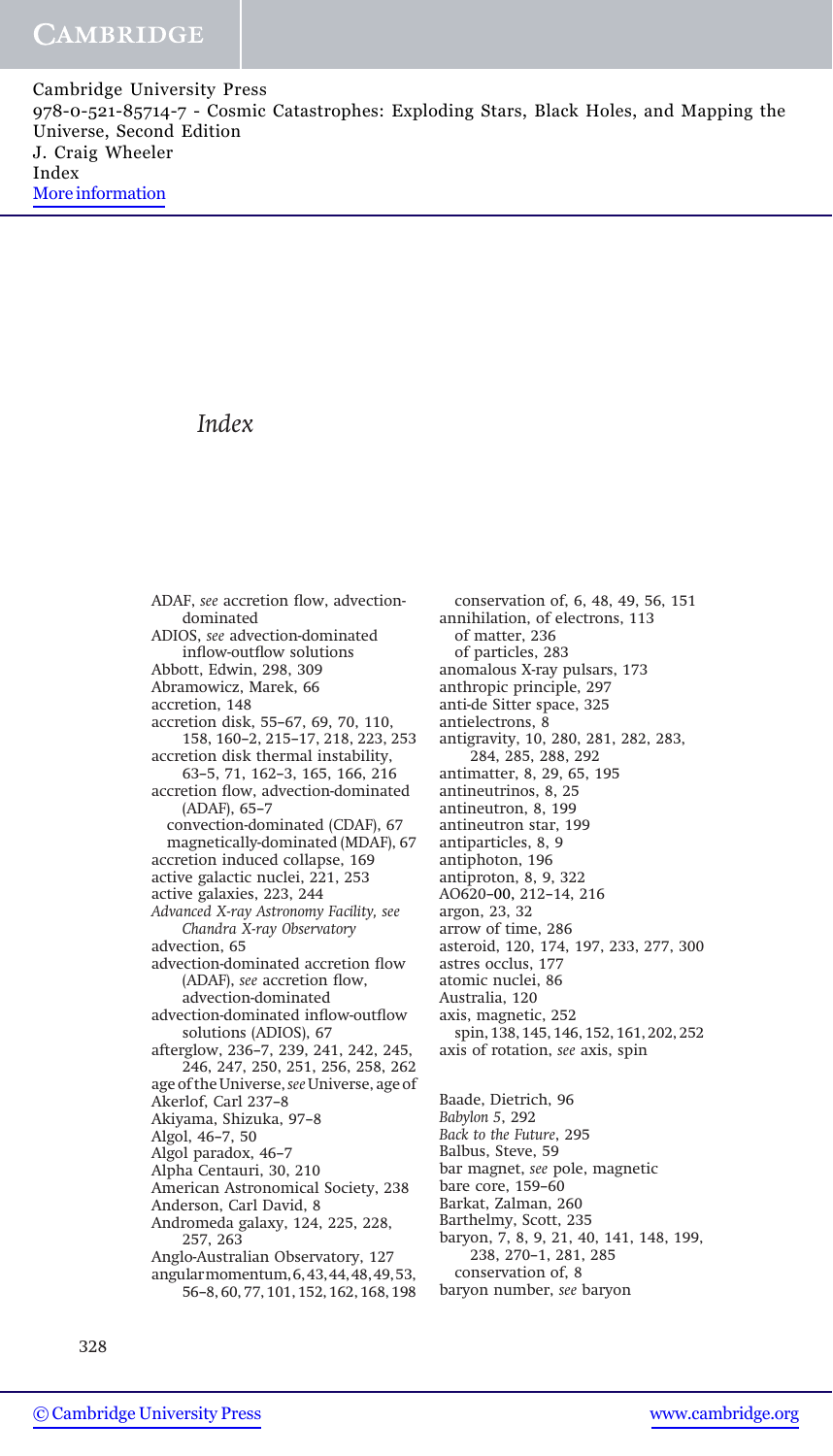Index 329

baryonic matter, see baryon beaming, 134, 241, 242 Begelman, Mitch, 67 Bell, Jocelyn, 142–3 BeppoSAX, 233–7, 241, 247, 251, 256, 258 Betelgeuse, 115–17, 175 big bang, 8, 87, 197, 266, 271, 288, 296, 303, 306, 321, 324 big crunch, 285 big rip, 285 Bignami, Giovanni, 174 binary, close, 47, 50 wide, 42 binary black holes, see black hole, in binary binary evolution, see binary stars binary orbit, see binary stars binary pulsars, 152–6 binary star evolution, see binary stars binary stars, 42–54, 55, 56, 69, 107, 153, 155, 168–9, 221, 222, 262 binary system, see binary stars binding energy, nuclear, 103 biocomplexity, 117 biological clock, 193–4 black hole, 1, 4, 41, 50, 52–3, 61, 65–6, 81, 90–1, 98–9, 101, 105, 133, 141, 148, 161, 176–206, 207–28, 229, 232, 252–3, 254 in binary, 69, 97 no hair, 199, 298, 315 rotating, 201–202, 204, 205, 208 Schwarzschild, 200–1, 287 supermassive, 66, 208, 221, 223–8, 253, 261 time, 193–5 black hole evaporation, 195–8 black hole X-ray nova, 213–15, 217–19, 222 Black Holes and Time Warps: Einstein's Outrageous Legacy, 287 Black Widow system, 168 Blandford, Roger, 167 blast wave, relativistic, 237, 247–8 blazar, 242, 244 Bloom, Josh, 249 blue sheet, 206, 287 blue shift, 139, 206, 219, 241, 245 blue supergiant, 30, 130, 133, 134, 136, 260, 261 bomb, thermonuclear, 19 bomb tests, nuclear, 229 bow shocks, 99 bow wave, 91, 98 Brahe, Tycho, 44, 80, 118 brane worlds, 317–22 brightness-decline relationship, see

supernova, brightness-decline relationship Bromm, Volker, 226, 260 bulge, galactic, 228 bulk, 319–20 burning, nuclear, see thermonuclear burning thermonuclear burning, 17–22, 28–30, 72, 86 subsonic, 105 supersonic, 105 Burst and Transient Source Experiment (BATSE), 231, 233, 235, 255, 262 bursting pulsar, 166 CDAF, see accretion flow, convectiondominated calcium, 32, 84, 103–10, 139 high-velocity, 110–11 calculus, 180, 272 Caldwell, Robert, 285 Calgalleon, 118, 127 Calabi-Yau space, 318, 320 calibrated candle, 273–5 carbon, 31–2, 36, 72, 76, 84–8, 90, 103–4, 105, 107, 156, 260 carbon burning, 78, 86, 104, 105–14 carbon density, 78 carbon ignition, 104 carbon monoxide, 139 Cassini spacecraft, 178 Cassiopeia A, 80–1, 94–5, 133, 148 cataclysmic variable, 69–72, 74, 76, 77, 108 Centaurus X-3, 160–2, 163 Centaurus X-4, 165 Center for Astronomical Telegrams, 124 center of the Galaxy, see Galactic center center of mass, 43–4 centrifugal force, 100, 167, 171, 202 Cerenkov radiation, 24 Chandler, Jeff, 126 Chandra X-ray Observatory, 16, 81–2, 94, 134, 157, 223, 231 Chandrasekhar, Subramanyan, 15, 141 Chandrasekhar limit, see Chandrasekhar mass Chandrasekhar mass, 15, 76, 103, 104, 108–10, 153 Chandrasekhar mass limit, see Chandrasekhar mass charge, conservation of, 6, 8 electrical, 6–23, 28, 198, 270, 315, 317 charge repulsion, 28, 31–2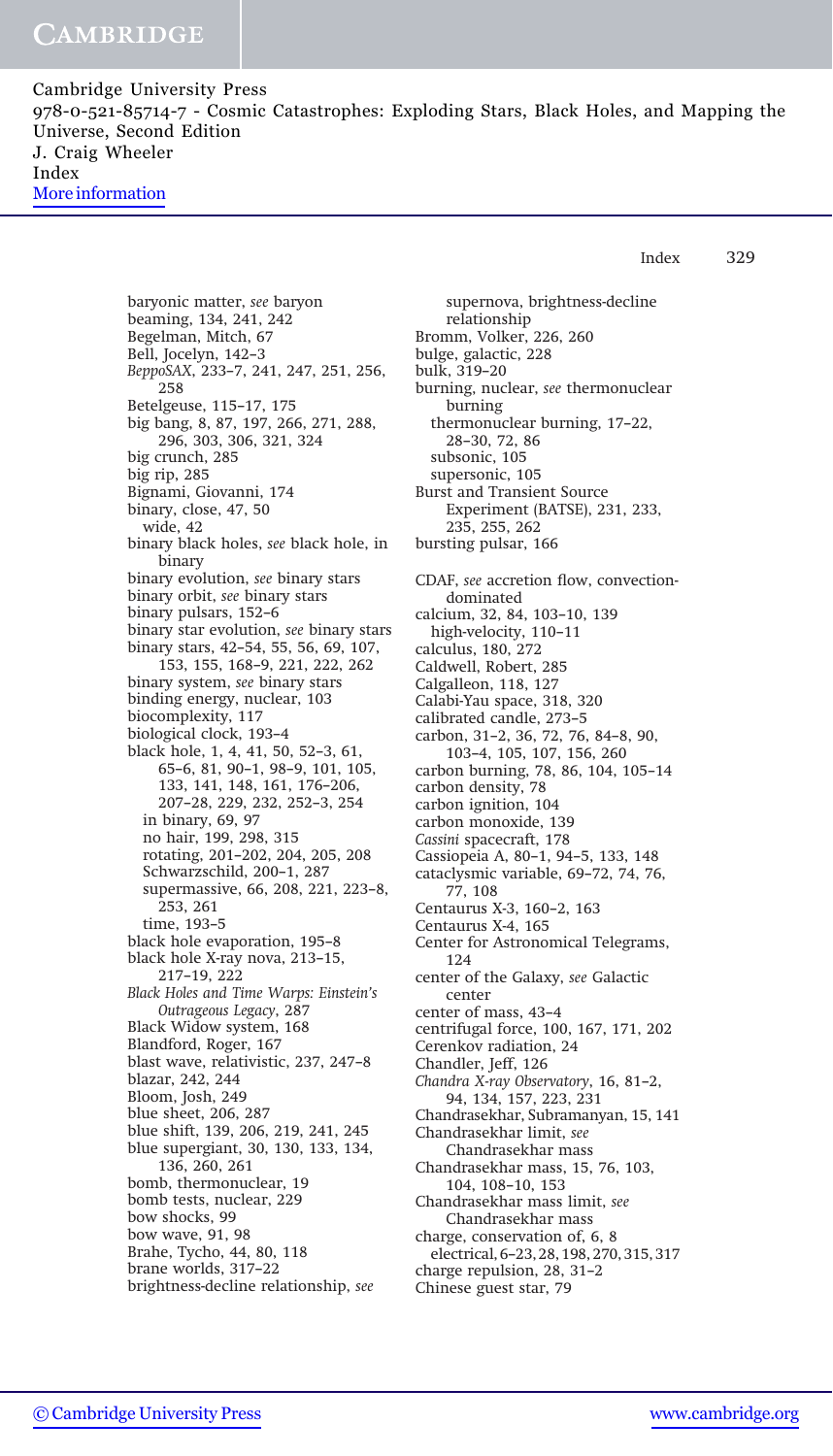330 Index

Chinese historical records, 79, 80 chlorine, 23–5 Choptuik, Matt, 201 chromosomal damage, 116 Chu, You-Hua, 129–30 circumference, 187, 188, 192, 277 classical nova, see nova, classical cluster, stellar, 86, 88, 97, 259 cluster of galaxies, 118, 120, 256 cobalt-56, 113–14, 134, 135, 138 Colgate, Stirling, 229–30, 275–6 collapsar, 253 comets, 32, 232, 233 common envelope, 52–4, 74, 101, 109, 159, 220, 254 compact space, 312 Compton, Arthur Holly, 217, 231 Compton Gamma Ray Observatory, 166, 174, 217, 231 Compton scattering, 217 concordance model, 281 conservation laws, 4–10 conservation of angular momentum, see angular momentum, conservation of conservation of baryons, see baryons, conservation of conservation of charge, see charge, conservation of conservation of energy, see energy, conservation of conservation of leptons, see leptons, conservation of conservation of momentum, see linear momentum, conservation of Contact (movie), 287 Contact (novel), 292 Conti, Peter, 128 convection-dominated accretion flow, see accretion flow, convection-dominated Coonabarabran, 127 core bounce, 90–1 core collapse, 34, 37–9, 41, 82, 85, 86, 90, 93–4, 96, 97, 98, 100, 101, 104, 211, 245 core, carbon/oxygen, 109, 244, 249 helium, 10–21, 28, 50, 90 iron, see iron core oxygen, 261 oxygen/neon/magnesium, 86, 156 stellar, 1, 10–21, 28–30, 34, 52, 130–2, 261 corona, 216, 217 corps obscur, 177, 179 Cosmic Background Explorer (COBE), 271, 304

cosmic background radiation, 259, 266, 269, 271, 325 cosmic censorship, 201 cosmic rays, 117, 322 cosmological constant, 272–3, 278–80 cosmology, 262, 263, 275–7, 288, 324 Crab nebula, 79, 81, 133–4, 142, 144, 147, 148 Crab nebula pulsar, 94, 144, 167–8, 174 Cronkite, Walter, 219 Crucifixion (Corpus Hypercubus), 309 crust, neutron star, 149–52, 171–3 cubism, 309 curvature of the Universe, see Universe, curvature of curved space, 54, 179, 180, 183–93, 289 Cygnus X-1, 209–14, 227 30 Doradus, 120 Dali, Salvadore, 309 dark ages, 226, 259, 260–2, 271 dark energy, 281–5, 288, 306, 321 dark matter, 270–2, 279, 280, 282, 285 Davis, Raymond, 21, 25 death line, 170 death valley, 170 Deep Space 9, see Star Trek: Deep Space 9 deflagration, 105–7, 114 deflagration-to-detonation models, 105–7 deflection of light, 178, 301 density, 35–6, 40, 63, 65, 72, 76, 78, 88, 101, 104, 114, 139, 182, 271 detonation, 105–8, 114 dipole field, see magnetic field, dipole disk-heating instability, see accretion disk thermal instability Dopita, Michael, 127 Doppler shift, 138, 152, 153, 163, 193, 210, 220, 221–5, 268, 278 drag, 53, 60–1 duality, 314 Duhalde, Oscar, 120, 126, 133 Duncan, Robert, 171–2, 256 duplicity, 42 dust, 120, 140, 221, 270 dwarf star, see star, dwarf dwarf nova, see nova, dwarf dynamic equilibrium, 10 dynamite, 104–5 dynamo, 61, 67, 144  $E = mc^2$ , 4, 5, 9, 19, 153, 176, 204, 270, 288 Earth, 8, 24, 26, 32, 36, 46, 58, 60, 68–9, 78, 113–17, 119, 120, 132,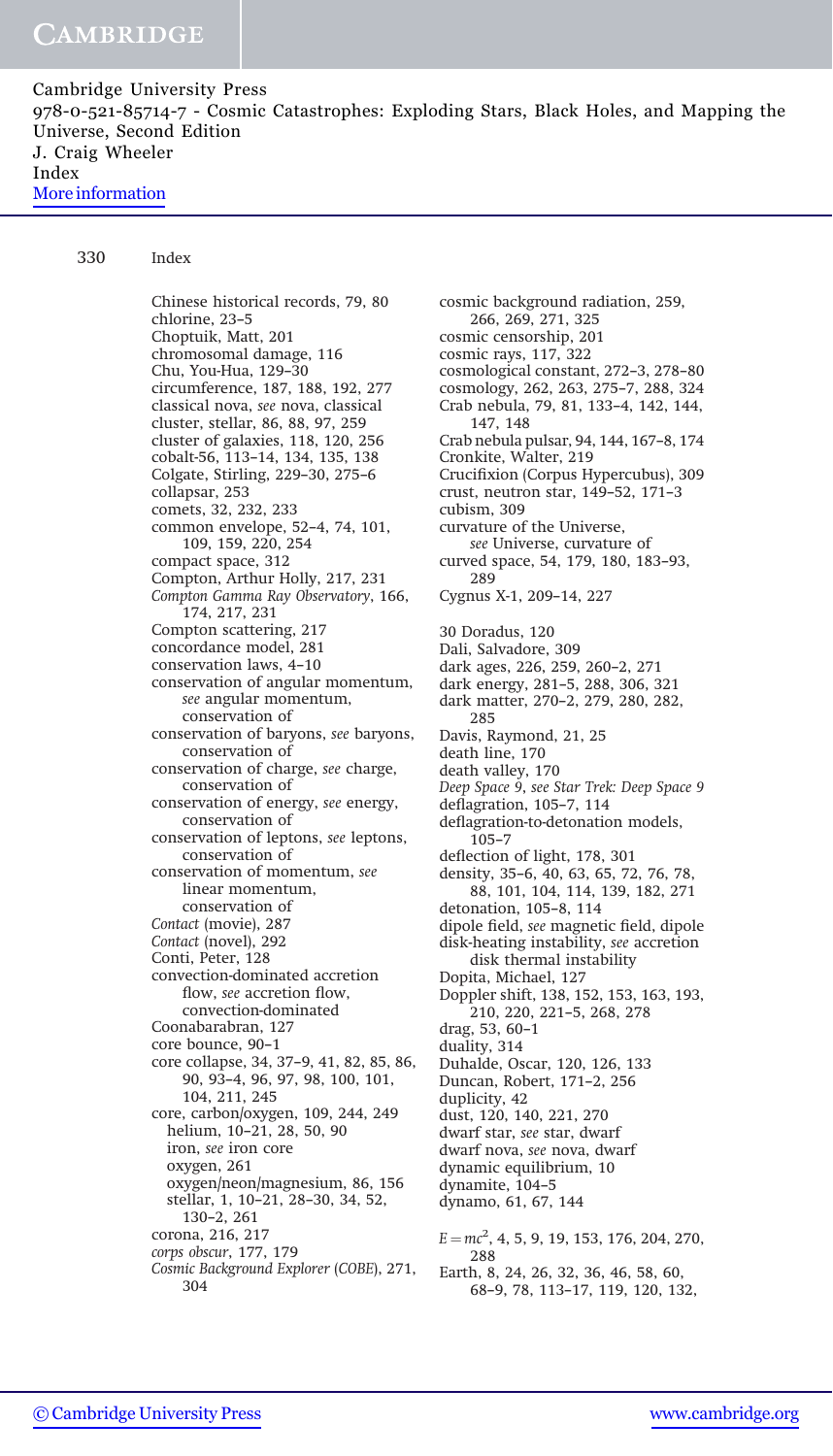> 133, 134, 145, 147, 149, 155, 160, 161, 170, 172, 173, 174, 175, 178–80, 181, 182, 184, 189, 192, 199, 220, 229, 230, 231, 236, 240 Earth atmosphere, 156 Earth ionosphere, 172, 173 Earth orbit, 36, 78–112, 116, 174 eclipse, 47, 153, 155, 157 Eddington, Sir Arthur, 35 Eddington limit luminosity, 35, 53, 164–5, 223, 226, 227, 228, 232 Eddington mass accretion rate, 35 Einstein, Albert, 4, 9, 43, 119, 154, 178, 181, 183, 200, 263 Einstein's equations, 176, 283, 287 Einstein's theory of gravity, see gravity, Einstein's theory of Einstein's theory of general relativity, see gravity, Einstein's theory of Einstein-Rosen bridge, 287–8 Einstein, 157 Einstein satellite 174 Ekpyrotic theory, 320 electric field, 94, 96, 144 electrical charge, see charge, electrical electrical force, see force, electrical electromagnetic force, see force, electromagnetic electromagnetic radiation, 94, 144, 270, 309, 311, 319 electromagnetic wave, 94, 300 electron, 2–3, 7–8, 13, 15, 20–4, 24, 35, 37, 39, 40, 65, 68, 86, 113, 116, 141, 146, 147, 149–69, 195 electron capture, 169 electron/positron pairs, 146 electroweak force, see force, electroweak ellipse, 43, 44, 138 elliptical galaxy, 102, 108, 118–19, 120, 256 embedding diagram, 185–7, 264, 289, 306, 308 emergent properties, 327 emission lines, 128, 216, 219 energy, 5–11, 13–19, 21, 24–5, 27–8, 30–3, 35–6, 39, 41, 51–8, 60–1, 65, 66, 71, 74, 90, 98, 100, 105, 112, 114–16, 134, 138, 141, 143, 153, 160, 170, 173, 176, 195, 196, 197, 199 accretion, 253 conservation of, 5, 8, 10, 11–19, 27, 53, 51–8, 60, 154 gravitational, 5, 35–41, 51, 66, 150 heat, 28, 39, 148, 214–15, 218 negative, 288 neutrinos, 116, 132

nuclear, 16, 17, 103, 113 orbital, 101 quantum, 15, 76, 149 radiation, 32, 33 rotation, 67, 81, 87, 97, 101, 102, 143, 145, 155, 169 shock, 112, 114, 134 thermal, 10, 15, 76, 150 vacuum, see vacuum energy energy density, 280, 282 Enterprise, 290 entropy, 315, 323–4 envelope, common, see common envelope helium 96 hydrogen, 34, 84, 85, 90–116, 98, 99, 102, 109–10, 166, 260 red giant, 34, 36, 53, 74, 81, 83, 159 stellar, 28, 30, 31, 36, 37, 38, 53, 81, 84 equator, 99, 100, 136, 139, 151, 171, 202, 204, 252 equivalence principle, 301 ergosphere, 202 escape velocity, 177 Euclid, 185 European Southern Observatory, 96 event horizon, 179–81, 193, 194, 195–6, 198, 199, 200, 201–6, 211, 216, 225, 287 evolution, stellar, 130 exclusion principle, 15, 149 excretion disk, 51, 74 exotic matter, 287, 292 expanding universe, 261–2 explosion, thermonuclear, 70, 72, 104, 112, 162, 105 Far East, 79 Fermi, Enrico, 20 fission, nuclear, 39 flame, 105 Flamsteed, John, 81 flat space, 184–5, 189, 200, 290, 325

Index 331

Flatland, 298–9, 309

fluctuation, 324

force, electrical, 19, 28, 317, 318

electromagnetic, 38, 311, 324

- electroweak, 3, 4, 320
- magnetic, 3, 61, 145, 161

nuclear, 2, 19, 28, 31, 37, 40, 88, 113, 149, 182, 270, 285, 311,

- 319, 320
- strong, see force, nuclear
- weak, 2, 4, 20, 21, 112, 113
- force of gravity, 4, 40, 43–4, 178, 180, 300, 310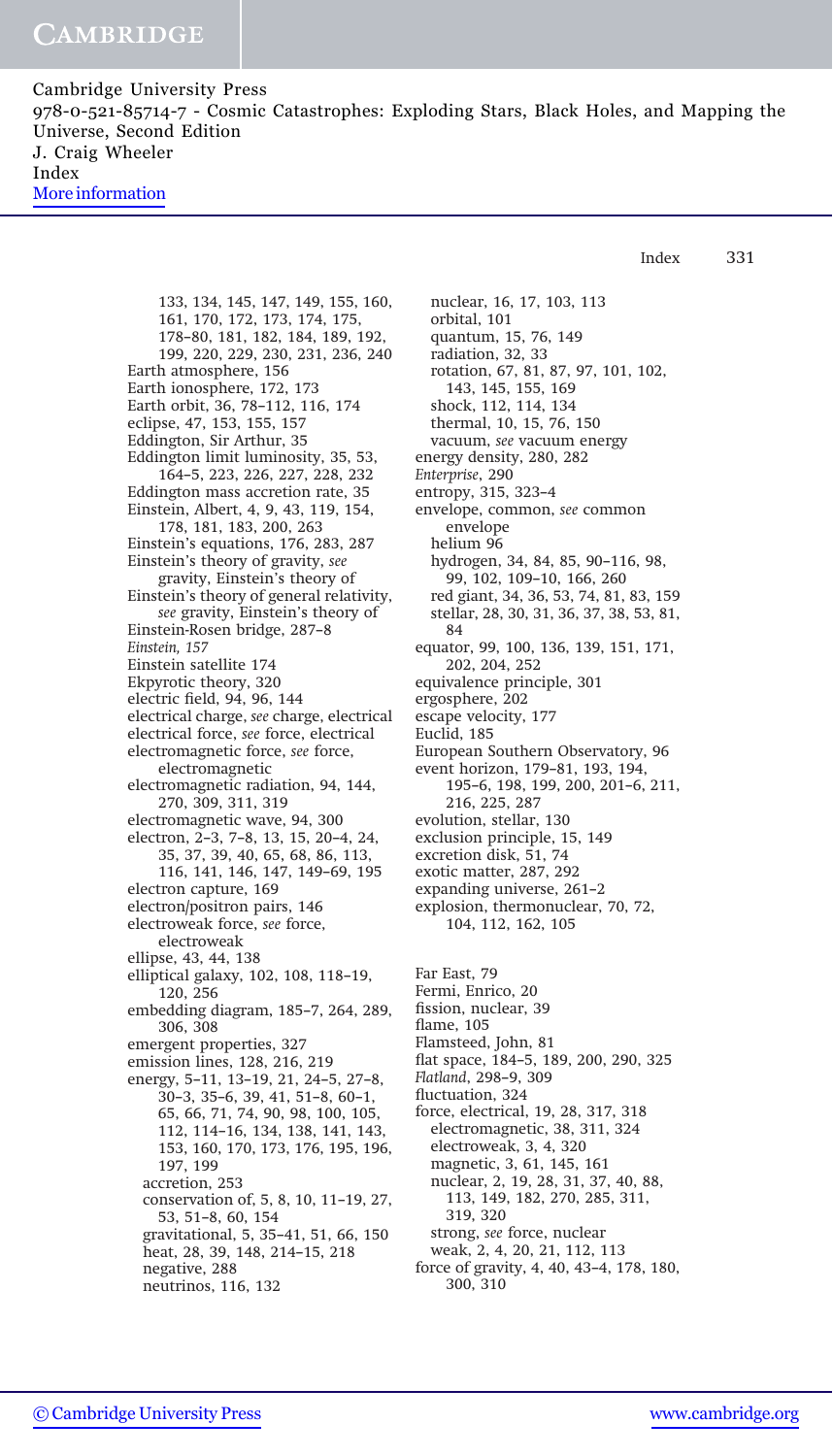332 Index

Frail, Dale, 247 free fall, 179 free will, 293–5 frequency of light, 193, 152 frequency of pulses, 152, 166 friction, 53, 58–9, 61, 158 frozen star, 194 fuel, thermonuclear, 28, 71 fusion, thermonuclear, 20, 22 galactic bulge, see bulge, galactic Galactic center, 173, 221, 224, 231 Galaxy, Milky Way, 17, 68, 69, 79, 80, 82–91, 85, 86, 88, 96, 108, 111, 115, 118, 125, 170, 207, 210, 212, 223, 224, 227 galaxy, elliptical, 83, 102, 120, 256 irregular, 102, 118–19, 120 spiral, 83, 102–20, 228, 257 Galileo spacecraft, 178 Galileo (Galilei), 80 gallium, 25 Gamezo, Vadim, 107 gamma rays, 66, 113–14, 117, 127, 135, 147–72, 170, 174, 213–14 gamma-ray burst, 170, 172, 317, 229–62 gamma-ray burst afterglow, see afterglow gas, interstellar, 89, 147, 220, 224, 236, 237, 261, 307 Gebhardt, Karl, 225, 227 Geminga, 174–5 Gemini telescopes, 237 general relativity, see gravity, Einstein's theory of Genzel, Reinhardt, 224 Gerardy, Chris, 110 Ghez, Andrea 224 Giacconi, Riccardo, 156 Ginga, 125 Glashow, Sheldon, 2 glitches, 150–2, 171 global positioning systems, 178 globular cluster, 163, 165, 227–8 gluons, 311 Gnarrangalleon, 118, 127 Goddard Space Flight Center, 235 Gott, James, 307 Grand Unified Theory, 4, 8, 31 grandfather paradox, 293 graphite, 140 Graves, Jenny, 134 gravitational collapse, 148, 154, 244 gravitational constant, Newton's, see Newton's constant gravitation deceleration, 263 gravitational energy, see energy, gravitational

gravitational radiation, 54, 77, 78, 153, 154, 155, 226, 262 gravitational waves, 54, 77, 103, 250, 257, 321 gravitons, 319 gravity, 1–10, 14, 16, 28, 30, 31, 34, 35, 38, 39, 40, 43, 44, 46, 52, 53, 54–60, 65, 77, 79, 80, 98, 100, 111, 135, 143, 148, 154, 157, 160, 170–2, 178 Einstein's theory of, 4, 154, 176, 178, 179, 181, 183, 189–93, 194, 195, 222, 269, 272, 279, 293, 297, 310, 315, 316, 325 Newton's theory of, 44, 177, 178, 189, 262, 300–1, 310, 313, 321, GRB 970228, 234, 250 GRB 970508, 234 GRB 971214, 234, 235, 236, 241, 250 GRB 980425, 247–8 GRB 990123, 235, 236, 238, 241, 245 GRB 021004, 250 GRB 030329, 250 Green, Brian, 311 GRO J1744–28, 166 halo, 227 half-life, 114, 135 Hamuy, Mario, 110 Harkness, Robert, 125–6 Hawking, Stephen, 195–316, 201, 201, 315, 321, 323 Hawking radiation, 195, 198, 270, 283, 285, 295, 315 Hawley, John, 59 heavy elements, 1, 24, 27, 76, 86–8, 103, 120, 211, 260, 307 Heisenberg, Werner, 295 Heisenberg uncertainty principle, see Uncertainty Principle helium, 19–21, 20, 21–4, 27, 28, 30, 31, 32, 36–7, 50–1, 69, 84, 85, 86, 87, 96, 98, 102, 103, 109, 110, 112, 133, 136 liquid, 150 helium burning, 28, 30, 31, 37 helium core, see core, helium helium envelope, see envelope, helium helium ignition, see helium burning helium nuclei, 31, 103 Henderson, Linda, 308 Hercules X-1, 158–61, 162, 163 Hewish, Anthony, 142 High Energy Transient Explorer (HETE 1, HETE 2), 234, 237, 239, 250–1, 256–7, 258, 259

gravitational force, see force of gravity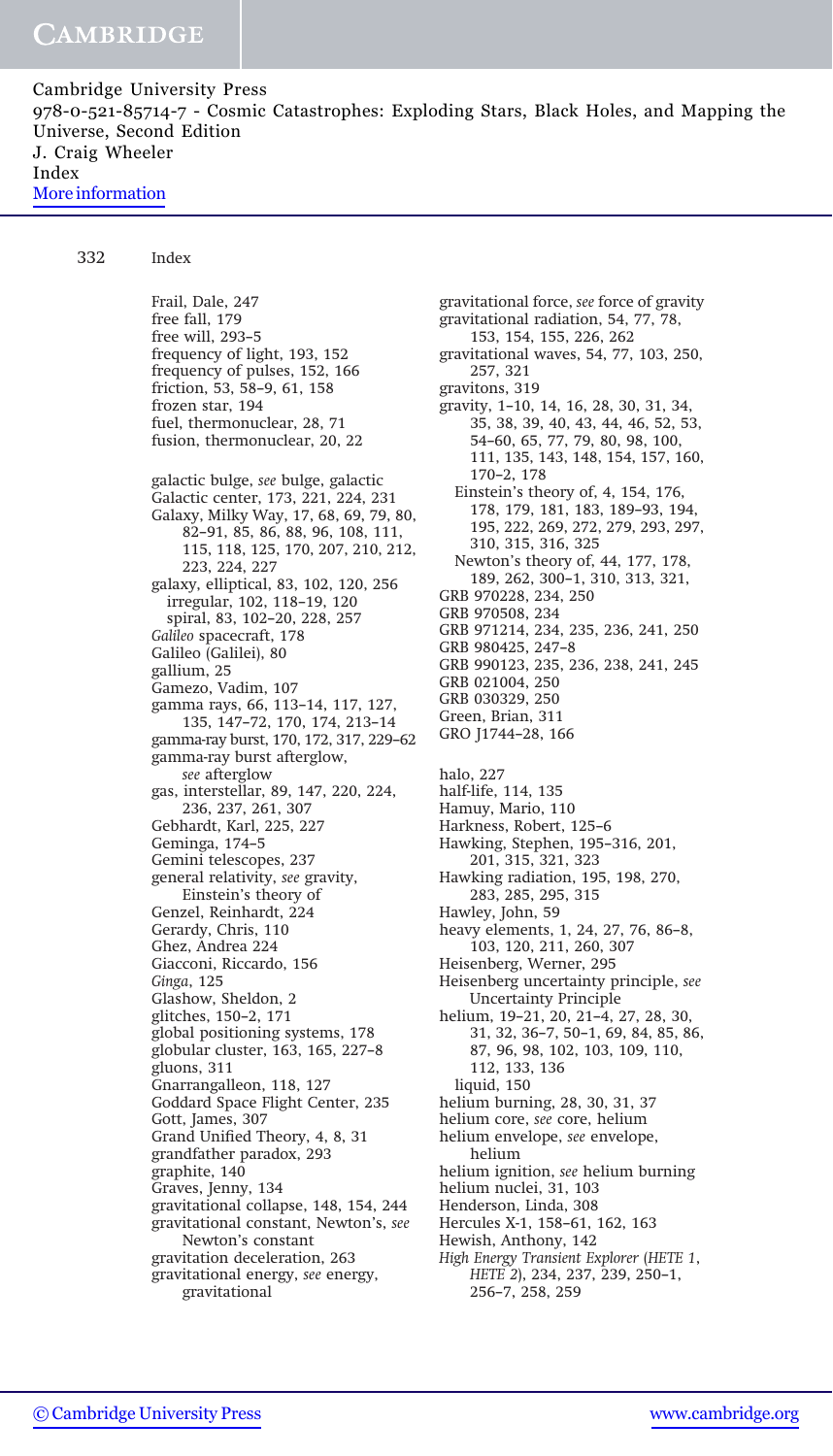Index 333

Hobby-Eberly Telescope, 237, 239, 250 Höflich, Peter, 98, 107, 110, 249, 260 Hogan, Craig 324–5 holograms, 322–3 holographic principle, 323 holographic universe, 322 Homestake gold mine, 23–4 Homo sapiens, 119 hot spot, 70, 172, 216 Hubble, Edwin, 268 Hubble constant, 268–9, 278, 279, 284 Hubble Space Telescope, 111, 130, 134, 136–8, 166, 174, 216, 224, 276, 277, 283, 324 Hulse, Russell, 154 hydrogen, 19–21, 27–8, 30, 32, 34, 46–7, 50, 51, 69, 72, 76, 84, 88, 90–116, 124, 125, 130, 136, 146, 211 hydrogen bomb, 147 hydrogen burning, 17, 28 hydrogen envelope, see envelope, hydrogen hypernova, 249 hyperspace, 188–90, 268, 285, 288, 290, 306, 308–11 ignition, thermonuclear, see burning, thermonuclear impenetrability, 11 Industrial Revolution, 119 infinity, 105, 177, 178, 181, 183, 187, 193, 202, 264, 269, 285, 287, 296 inflation, 281, 284, 288, 324 information, 21, 44, 103–4 information crisis, 315 information theory, 323 infrared, 107, 224, 231 International Ultraviolet Explorer, 124, 130 Internet, 277, 322 interstellar gas, see gas, interstellar interstellar matter, medium, see gas, interstellar inverse-square law, apparent brightness, 119, 235, 236, 247 gravity, 316, 317, 319, 321, 325–6 iron, 37–41, 50, 76, 84–91, 100–1, 113 iron-56, 113 iron core, 39–41, 50, 86, 88, 90, 97, 100, 101, 107, 114–15, 156, 211, 260, 261 iron oxides, 140 iron-peak elements, 105 isotropic equivalent energy, 246 J037–3039, 155

James Webb Space Telescope, 260 Japanese, 125 jet, 67, 82, 93–4, 98–9, 100, 101, 102, 136, 139, 220, 244–5, 251 jet-induced supernova, see supernova, jet-induced Jupiter, 44, 133, 178 Kamioka experiment, 132 Kamiokande, 24 Super, 25 Keck telescopes, 237 Kenya, 156 Kepler, Johannes, 44, 80, 118 Kepler's first law, 44 Kepler's second law, 44 Kepler's third law, 44, 47, 57, 153 Kepler's supernova, see supernova 1604 Kerr, Roy, 201 Kerr black hole, see black hole, rotating Khokhlov, Alexei, 98–9, 107 King Charles II, 81 Kirshner, Robert, 124 Klebesadel, Raymond, 230 Korea, 79 Kormendy, John, 268 Kudritzki, Rolf, 128 Kulkarni, Shrinivas, 247, 249 L5 Society, 46 Lagrange, Joseph Louis, Comte, 46 Lagrangian point, inner, 46, 48, 56 second, 46 third, 46 fourth, 46 fifth, 46 Landau, Lev, 141, 150 LaPlace, Pierre Simon, Marquis de, 177, 179 Large Magellanic Cloud, 118–20, 127, 211 Las Campanas Observatory, 120 last stable circular orbit, 216 Lawrence Berkeley Laboratory, 276 Lawrence Livermore National Laboratory, 230, 235 Lead, South Dakota, 23 Leo IX, Pope, 80 lepton, 20, 29, 199 conservation of, 8, 199 lepton number, 170, 199 Lewin, Walter, 125 light, speed of, 21, 58, 132, 137, 146, 147, 177, 178, 179, 201–4, 220, 221, 222, 230, 232, 237, 238, 240,

242, 245, 247, 287, 300, 304

jalapeño pepper, 239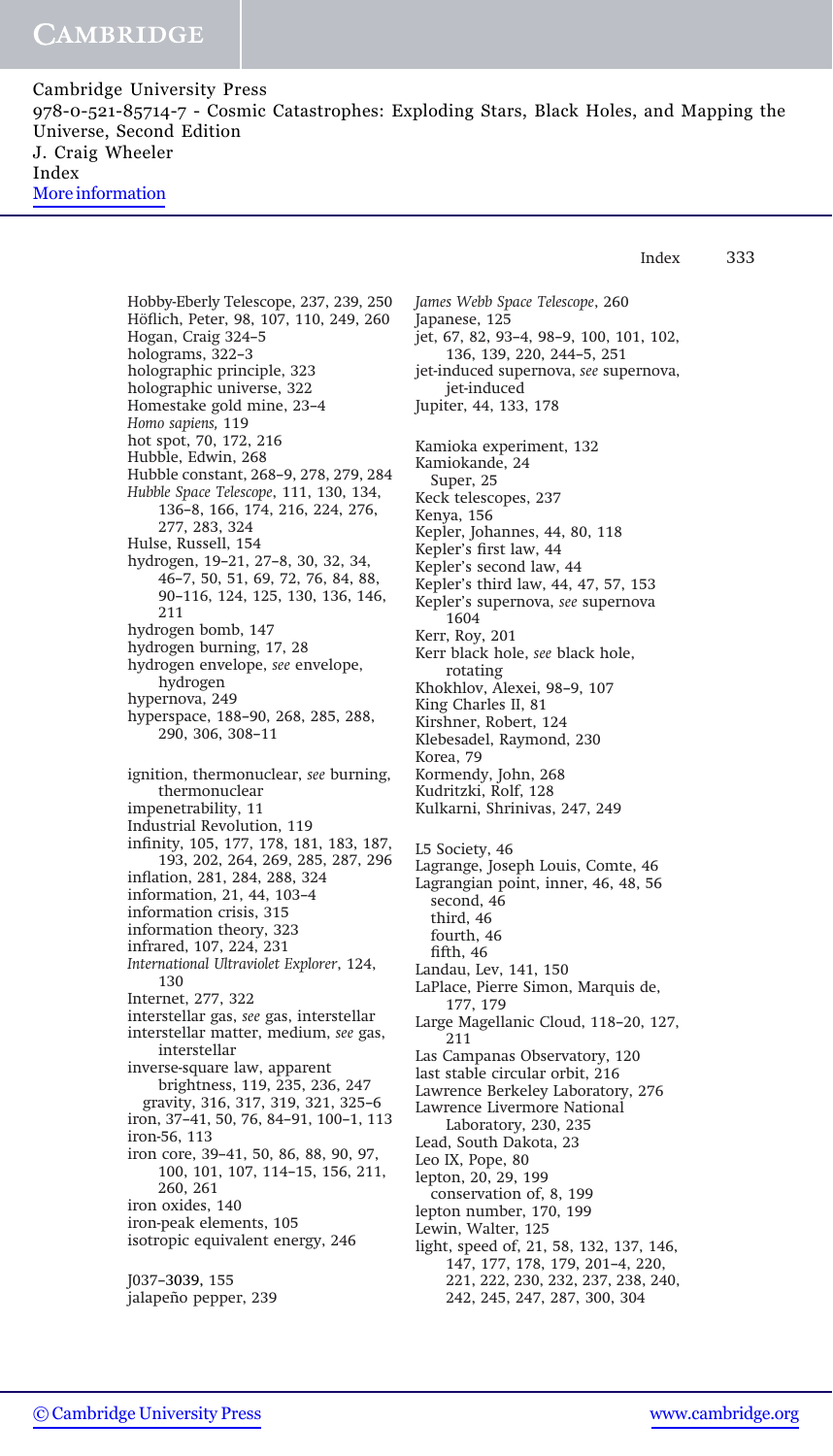334 Index

light curve, dwarf nova, 71 nova, 70 supernova, 83, 102–5, 111–16, 129, 241 light travel time, 143 light, ultraviolet, see radiation, ultraviolet lighthouse effect, 145, 161, 163, 166, 172 Limited Test Ban Treaty, 229 linear momentum, 43–4 conservation of, 43–4 Linde, Andre, 306–8 lines of magnetic force, 145 liquid helium, 150 lithium, 266 little green men (LGM), 142 LMC X-3, 211–13 Lobachevsky, Nikolai Ivanovich, 308 Local Group, 118 Los Alamos National Laboratory, 235, 238, 239, 275 luminosity, 17, 33, 35, 53, 63, 165, 226, 227, 228, 233 Eddington limit, see Eddington limit luminosity luminosity of accretion, 35, 57, 162, 164, 166, 169 luminosity of gamma-ray bursts, 229 luminosity of supernovae, 107, 108, 111, 249, 273, 274, 275, 279 Lyne, Andrew, 155 M theory, 314, 326, 327 M15, 228 Magellan, Ferdinand, 118 Magellanic Clouds, 127 magnesium, 76, 84, 103–5, 86–8, 156 magnetar, 171–3, 252, 255–6 magnetic axis, see axis, magnetic magnetic field, 59, 61, 65, 87, 97, 135, 144, 149, 152, 155, 159, 161, 162, 164, 165, 166, 167, 169, 170, 171, 172–4, 175, 220, 226, 251, 252, 253, 254, 282 dipole, 144, 252 magnetic force, see force, magnetic magnetic poles, 145, 159, 161, 163, 165, 166, 169, 175 magnetically-dominated accretion flow (MDAF), see accretion flow, magnetically-dominated magnetopause, 117 magnetosphere, 155, 229 magneto-rotational instability, 61, 67, 90–7 main sequence, see star, main sequence

Manhattan Project, 20, 141 many world theory, 326 Marion, Howie, 107 Mars, 173 Martin, Steve, 310 mass, 5 mass of particle, 2, 7, 9, 11, 13 mass of star, 17, 31, 32, 34, 37–9, 46, 83, 84–8, 107, 114, 133, 148, 154, 207, 211, 212, 213–27, 246, 250 mass transfer, 47–50, 54, 69, 71, 74, 108, 154, 157, 162 matricide paradox, 293 matter density, 280, 285 Maxwell, James Clerk, 3 McCall, Marshall, 124 McDonald Observatory, 124, 239, 250 McNaught, Rob, 120, 133 MDAF, see accretion flow, magnetically-dominated Meier, David, 67, 252, 254 Mercury, 178, 301 Messier 31, see Andromeda galaxy Middle Ages, 119 Middle East, 79 Milky Way, see Galaxy, Milky Way millisecond pulsars, 167–70, 171 mini black holes, 197 miniquasars, 221–8, 253 Minkowski, Rudolph, 142, 144 Mirabel, Felix, 221 Mitchell, John, 177, 179 molecules, 139 momentum, 6, 11–15, 294 Moon, 46, 160, 173, 180, 182, 189, 192, 229, 232, 276 Mount Everest, 149 Mount Stromlo Observatory, 127 multiple stars, 42–3 mutations, 117 MXB 1730–335 165 mystery spot, 138 naked singularity, see singularity Namibia, 239 Narayan, Ramesh, 66 Nather, R.Edward, 68 Native Americans, 79 natural selection, 307 nebula, planetary, 37, 53 negative energy, 288 negative feedback, 19 negative pressure, 288 neon, 76, 86–8 neutrino, 20–1, 23, 24–5, 32, 40, 41, 76, 90–1, 92–3, 98, 101, 116, 119, 132, 148, 153, 235, 242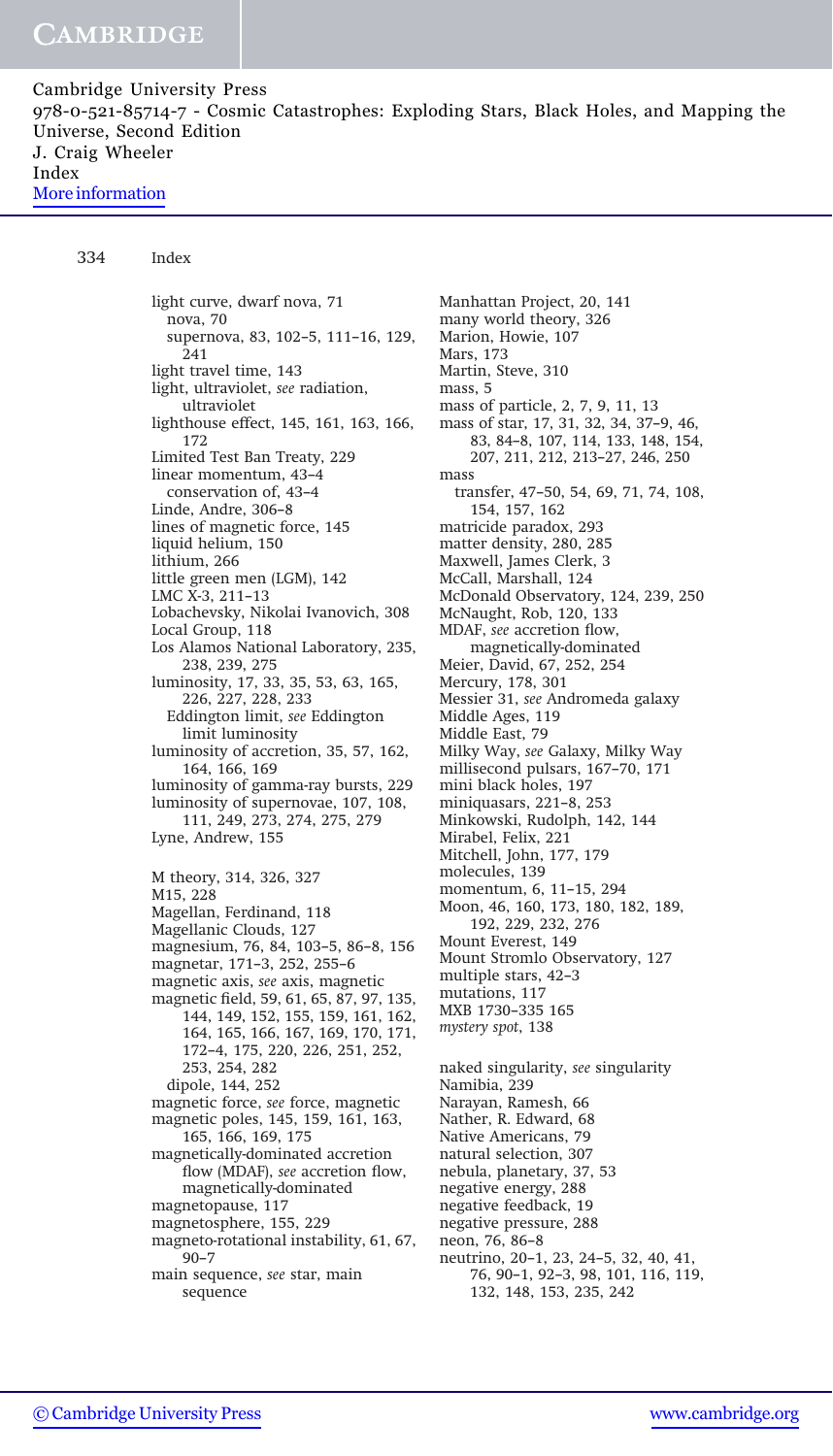> sterile, 26 neutron, 2, 7, 8, 13, 19–23, 24, 25, 28, 31–2, 37–40, 53, 86, 88, 90–1, 112, 139, 141, 148, 149, 150, 182, 199 neutron drip, 149 neutron star, 35, 40, 41, 50, 52–4, 56, 58, 76, 81–2, 85–7, 88–102, 132, 133–4, 141–75 maximum mass, 141 neutron star crust, see crust, neutron star Newton, Sir Isaac, 44, 80, 178–9, 189, 300 Newton's constant, 303, 307 Newton's theory of gravity, see gravity, Newton's theory of nickel-56, 113–14, 134, 138, 257, 261, 274 Nobel Prize, 3, 8, 20, 23, 142, 150, 154, 156, 217, 323, noble gas, 23, 150 noodle effect, 182 north pole, 144 nova, 71 classical, 71–2, 108, 162, 164 dwarf, 61, 71, 165, 212 recurrent, 71 X-ray, see black hole X-ray nova Nova Muscae 1991, 214 Novak, Marcos, 309 Novikov, Igor, 292–5 Novikov Consistency Conjecture, 294, 308 nuclear bomb, 229 nucleosynthesis, 100 nuclear fission, see fission, nuclear nuclear force, see force, nuclear nuclear physics, see physics, nuclear Occhialini, Giuseppe, 233 Oda, Minoru, 125 Olson, Roy, 230 opacity, 63, 71, 226 Oppenheimer, Robert, 141 Oppenheimer-Volkoff limit, 141 optical radiation, see radiation, optical Oran, Elaine, 107 orbit, planetary, 189, 318 stellar, 43–4, 53–4, 74–6, 153, 158 orbital period, see period, orbital orbital plane, 56, 74 Orion, 115 Orion nebula, 175 Ostriker, Jeremiah, 232 oxygen, 20-24, 31–2, 36, 69, 72, 76, 84, 90, 103–5, 112–13, 126, 156, 260

oxygen core, see core, oxygen oxygen/neon/magnesium core, see core, oxygen/neon/magnesium pair formation supernovae, 261 Panagia, Nino, 124 paradox, Algol, see Algol paradox grandfather, see grandfather paradox matricide, see matricide paradox twin, see twin paradox parallax, 174 parallel lines, 184, 188 parallel propagation, 184–5 Payne-Gaposhkin, Cecelia, 42 p-branes, 314 Penrose, Roger, 193, 202 Penrose process, 204 period, orbital, 42, 44–5, 221 Perlmutter, Saul, 276 photon, 13, 21, 33, 94, 113, 116, 127, 133, 170, 194, 196, 202, 204, 206, 285, 311 physics, end of, 327 nuclear, 59 pi mesons, 311 Picasso, Pablo, 309 Picasso at the Lapin Agile, 310 Planck area, 323, 324 Planck density, 303, 306 Planck length, 303, 323 Planck mass, 303 Planck scale, 303, 312, 326 Planck time, 303 Planck's constant, 303, 307 planet, 43–4, 266, 270 planetary nebula, 37, 53, 242 plasma, 171, 217 plateau, supernovae light curve, 111–12, 116 platinum, 86 polarization, 93, 110, 138, 244 Polchinski, Joseph, 294, 314–19 pole, magnetic, 145 pool-ball crisis, 294, 319 pool-ball physics, 294 positive feedback, 48, 50 positron, 8–9, 20, 65, 113, 115, 195, 260 pressure, 10, 15, 16, 19, 33, 35, 36, 39, 43, 65 pressure, negative, see negative pressure quantum, 15, 35–6, 37, 39–40, 50, 72, 77–8, 86, 88, 104–5, 109, 141, 164 radiation, 33, 34, 35, 220, 223, 227, 233

Index 335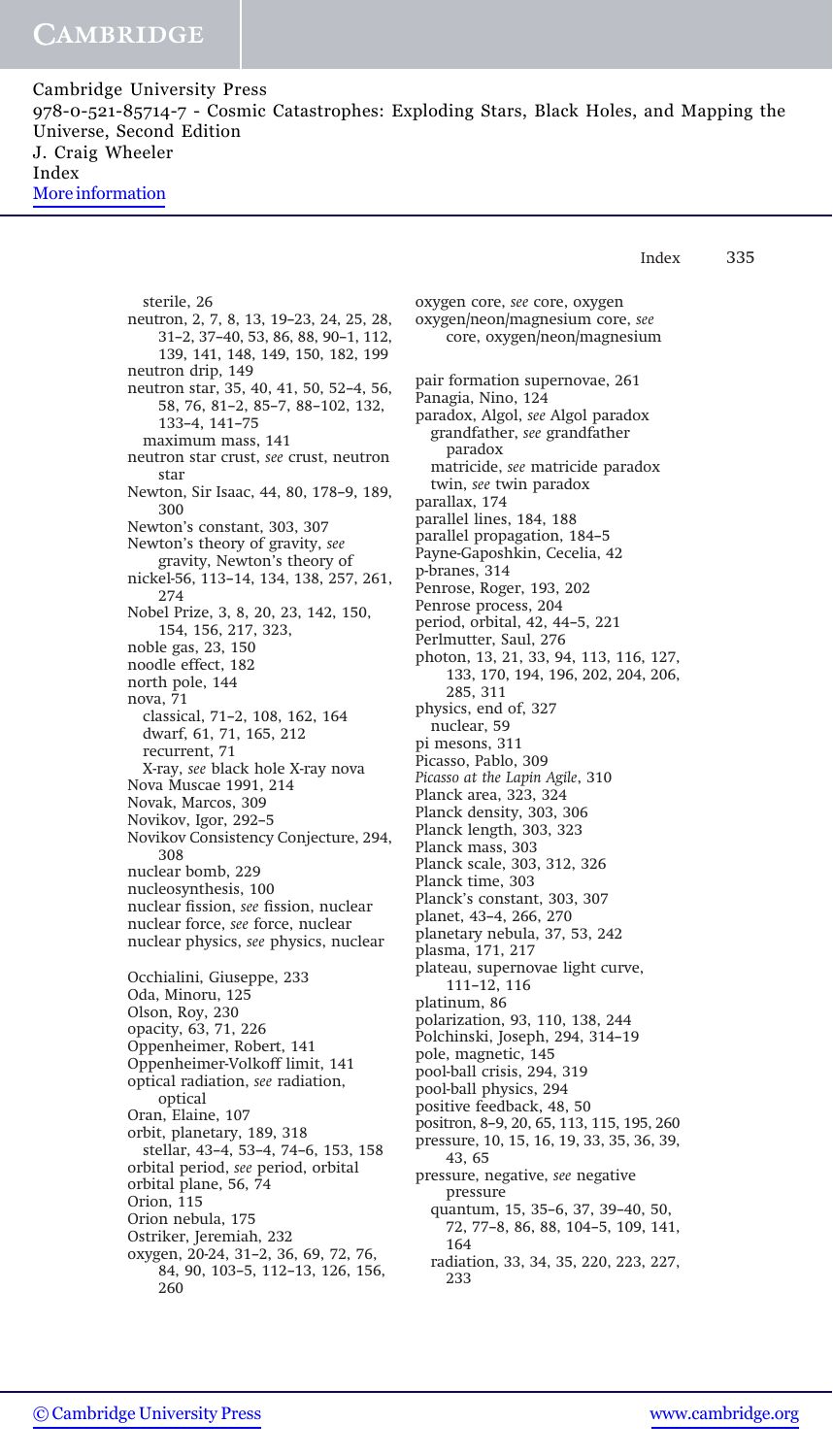336 Index

thermal, 15, 16, 35, 39, 50, 77, 86, 109, 211 proper motion, 174 proton, 2, 6–23, 28, 31–2, 37, 39, 40, 86, 88, 91, 103, 112–13, 149, 182, 195, 238, 251, 266, 270, 271, 282, 298, 300, 303 protostar, 16–17, 97, 242 Proxima Centauri, 42 pulsar, 94, 148, 151, 155, 161, 166–74, 252 anomalous X-ray, 173 binary, 152–6, 159, 160 Crab nebula, 79, 81, 94, 144, 147–72 death line, 170 death valley, 170 millisecond, 167–70 radio, 152, 155, 161, 167, 169, 173 X-ray, 146–73, 147, 163–6, 174 Qantas Airlines, 126–7 quantum deregulation, 35–7 quantum energy, see energy, quantum quantum fields, 283, 316 quantum fluctuations, 271, 304, 324 quantum foam, 304–8 quantum gravity, 179, 296, 298–302, 316, 326–7 quantum pressure, see pressure, quantum quantum theory, 11–16, 119, 181, 195, 301 quantum uncertainty, 13, 113, 272, 302–3, 312, 324 quarks, 25, 182, 298, 312 quasar, 142, 204, 206, 220–3, 226, 236, 242 quintessence, 284 radiation, 27 continuum, 152 electromagnetic, see electromagnetic radiation gamma ray, see gamma rays gravitational, see gravitational radiation optical, 76, 80, 82, 125, 133, 134, 137, 159, 160, 174, 212, 216, 221, 224, 231, 235, 236, 237, 238 radio, 80, 144, 147–8, 152, 153, 159, 161, 170, 172, 174, 175, 213, 217, 220, 222, 224–5, 236, 239, 247 ultraviolet, 58, 116, 129, 159, 204, 216, 233

X-ray, see X-ray radiation

radiation pressure, see pressure, radiation radio communications, 170, 172 radioactive decay, 111–14, 116, 127, 134, 138, 274, radioactive nickel, 111–17 Randall, Lisa, 319 Rapid Burster, 165–70 reactions, nuclear, 24, 112 red giant, 27–32, 34, 36, 47, 50, 51, 53–4, 72, 74, 83–4, 103, 109, 112, 115, 130, 136, 220 red shift, 138, 194, 219, 235, 241, 258, 266, 268, 279, 280 infinite surface of, 200–5 red supergiant, 130, 260, 261 Rees, Sir Martin, 222 Reichart, Dan, 250 Reimann, Georg, 308 Reines, Fred, 20 Riess, Adam, 283 relativistic blast wave, see blast wave, relativistic relativity, general theory of, see gravity, Einstein's theory of Einstein's special theory of, 201, 220, 240, 300 Renaissance, 120 rings around SN 1987A, 118–40 ring singularity, see singularity, ring Robotic Optical Transient Search Experiment (ROTSE), 235–9 Roche lobe, 51, 56, 74, 77, 110, 159, 160 Rodriguez, Luis, 221 Röntgen Astronomy Satellite (ROSAT), 174, 216 Rossi, Bruno, 166 Rossi X-ray Timing Explorer (RXTE), 166, 172 rotation, 69, 87, 96–7, 101, 102, 143, 146, 155, 165 rotation axis, see axis, spin rotation of black hole, 201–4, 208 rotation of neutron star, 81–7, 97, 98, 101, 144, 146–73, 162, 171, 172 rotation of perihelion, 178 rotation of white dwarf, 144 Rubbia, Carlo, 2 Ruderman, Malvin, 170, 232 Ruiz-Lapuente, Pilar, 111 runaway, thermonuclear, 104 rust, see iron oxides Saturn, 178 Sagan, Carl, 286–9 Sagittarius A, 224 Salaam, Abdus, 2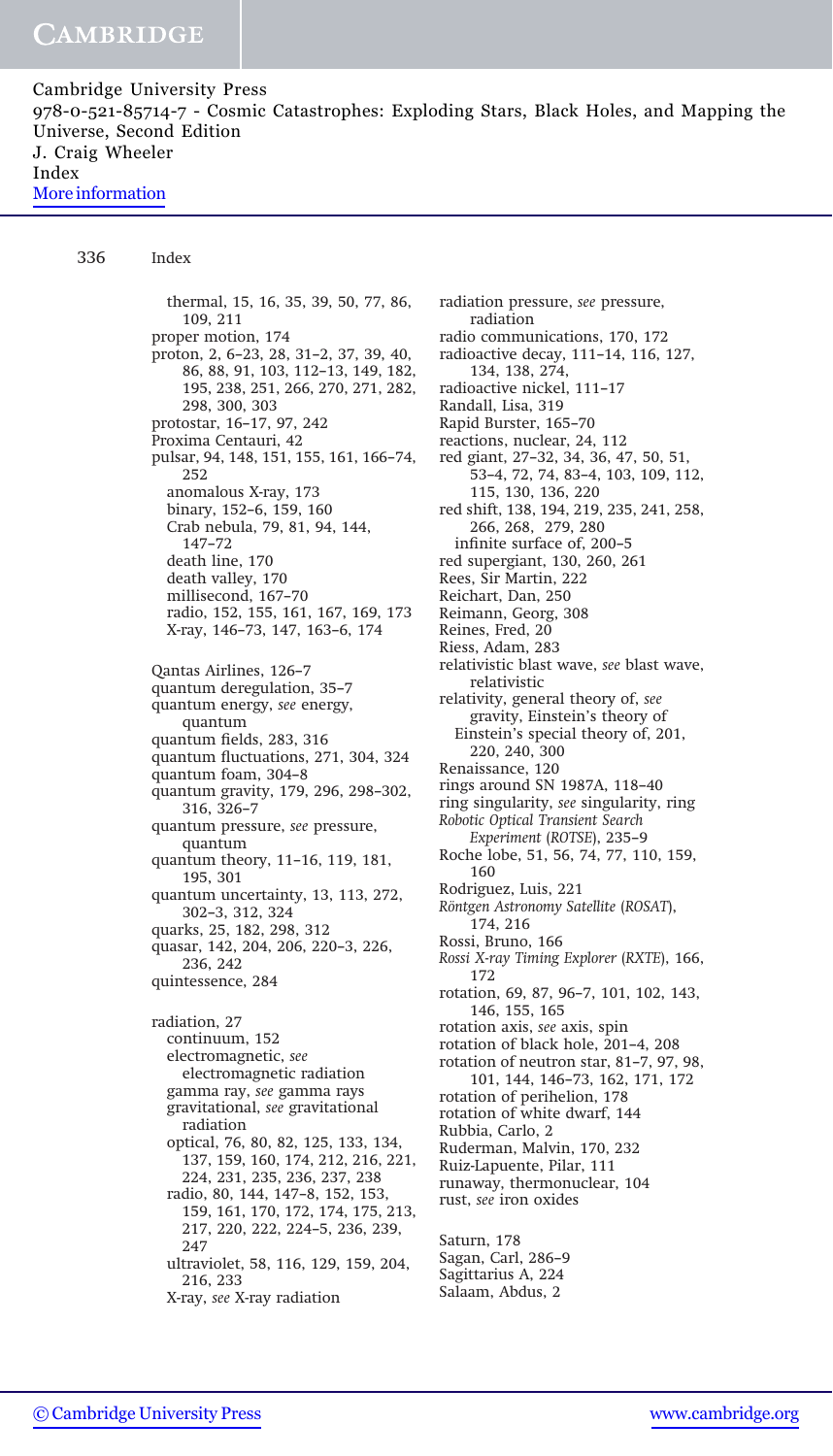Index 337

sand, see silicon oxides Sanduleak, Norman, 128, 219 satellite, 58–61 Sato, Katsuhiko, 322 Schmidt, Brian, 277 Shelton, Ian, 120, 133 shear, 97 Shields, Gregory, 225 shock front, 91, 105 shock wave, 90, 91, 109, 112, 114, 116, 132, 147, 229, 237 short, hard bursts (gamma-ray), 255–7 silicon, 76, 84, 103–5, 103–10, 105, 112, 113, 156, 249, 260 silicon monoxide, 139 silicon oxides, 140 singularity, 180–2, 193, 196, 200–2, 205, 206, 269, 271, 287, 296, 302–6, 308, 316, 321 naked, 201 ring, 205, 312 theorem, 193 Sk-69 202, 128–32 Sliders, 292 Small Magellanic Cloud, 118 Smolin, Lee, 307–8 soft gamma-ray repeaters, 170–3, 255 Solar System, 116–18, 168, 172, 232, 298 solar neutrino problem, 21–6 solar wind, 32, 118 South Africa, 124 south pole, 152 space, one-dimensional, 4, 185, 298, 314, 315 two-dimensional, 184–5, 187–9, 289–90, 292, 297, 305 three-dimensional, 183–5, 187, 188–90, 192, 200, 289–90, 292, 297–9, 308–11, 317–22 four-dimensional, 188, 190, 319 ten-dimensional, 298, 314, 317, 320 Space Infrared Telescope Facility, 231 Space Odyssey 2001, 292 Space Shuttle Columbia, 239 special theory of relativity, see relativity, Einstein's special theory of spectrum, 82 speed of light, see light, speed of speed of light circle, 146 spherical symmetry, 98, 110, 249 spin, 43, 97, 100, 144, 151, 162 spin axis, see axis, spin spiral arms, 83, 85, 102 spiral galaxy, 69, 118–19, 225, 228, 257 spiral motion

Spitzer Space Telescope, 231 ss 433, 219–22 standard candle, 231, 274–5 star, dwarf, 52 giant, 115 main sequence, 17–21, 30, 32, 34, 47, 50, 51, 72, 74–5, 85, 101, 103, 111, 115, 130 Wolf-Rayet, 34, 84, 85 Star Trek, 286, 297, 299, 321 Star Trek: Deep Space 9, 292 Star Trek: The Motion Picture, 290 Star Wars, 321 Stargate SG-1, 292 stationary limit, 202 Steinhardt, Paul, 284, 320 stellar evolution, see evolution, stellar stellar orbits, 43, 44, 53–4, 77–8 stellar wind, see wind, stellar Stephenson, C.B., 219 straight line, 6, 187–9, 312 string landscape, 327 string length, 322 string scale, 312–13, 316 string theory, 284, 298, 310–16 strong force, see force, nuclear Strong, Ian, 230 subsonic burning, see burning, subsonic sulfur, 76, 84, 103–5, 110 Sun 1, 10, 13, 16, 23–5, 27, 30, 31–4, 63, 68, 78, 81, 83, 88, 90, 91, 96, 111, 112, 133, 143, 166, 178, 189, 208, 212, 230, 242 Sundrum, Raman, 319–20 Super Kamiokande, see Kamiokande, Super superfluid, 148–52 superluminal motion, 222–3 supermassive black hole, see black hole, supermassive supernova, 16, 70, 72, 76, 78, 79–114, 115, 133, 141, 147, 148, 168, 175 brightness-decline relationship, 273–5, 277–9 historical records, 79–81 jet-induced, 98–100, 101, 139 Type I, 82–3, 102, 109 Type Ia, 83–4, 102–11, 112, 114, 124, 125, 135 Type Ib, 84, 85, 98, 102, 111–12, 154–5, 244, 248, 254, 260 Type Ic, 84, 85, 96, 98, 102, 111–12, 154–5, 244, 248, 249, 250, 254, 259, 260 Type II, 82–3, 84–7, 102–3, 107, 111–12, 114, 115, 124, 133, 134,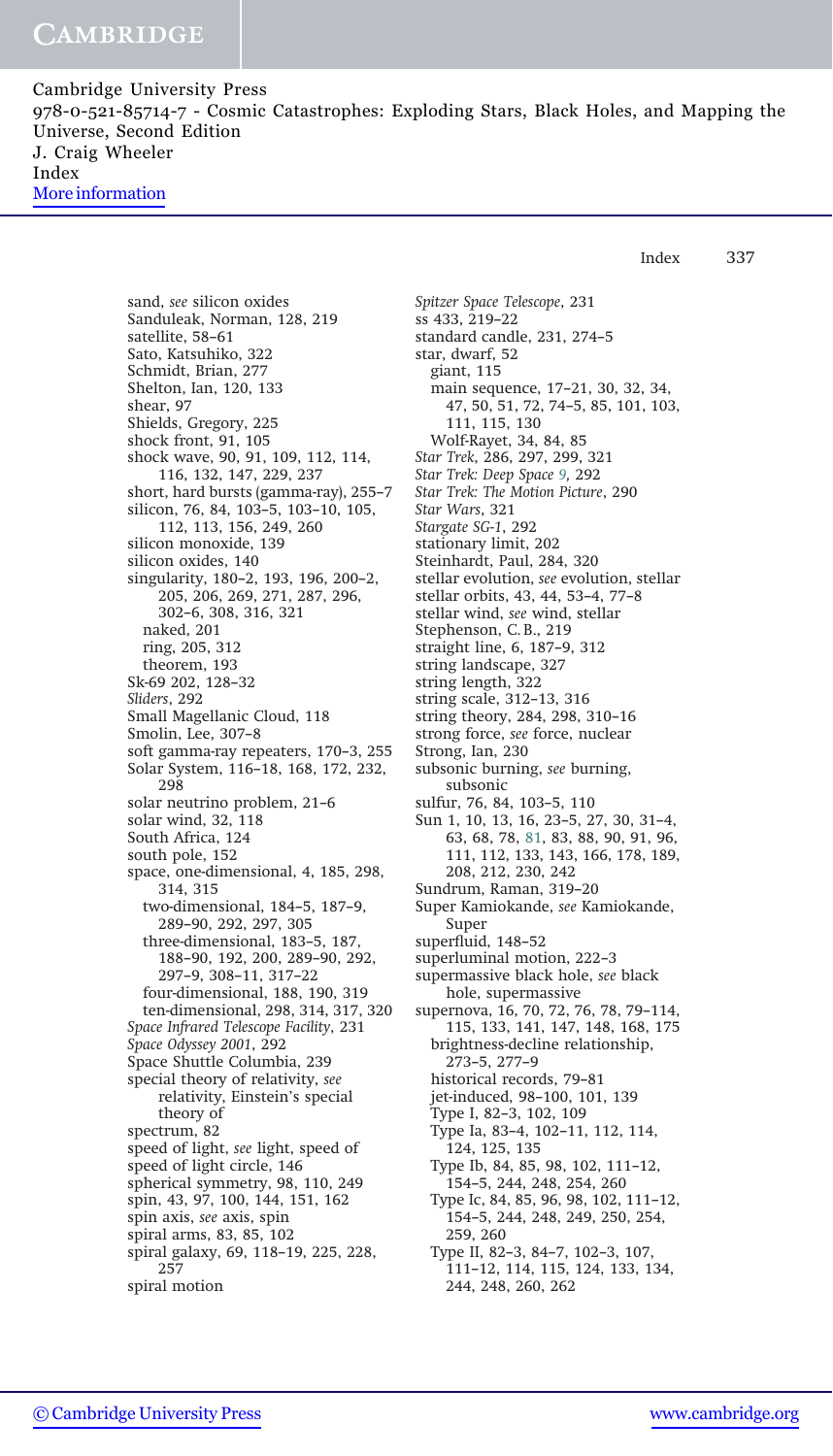338 Index

supernova 1006, 79, 81, 82 supernova 1054, 79–80, 133 supernova 1572, 80, 81, 82, 111 supernova 1604, 80, 82, 118 supernova 1987A, 81, 82, 118–40, 211, 219 supernova 1993J, 84, 133 supernova 1997ef, 248 supernova 1998bw, 247–50 supernova remnant, 117, 147, 151, 175, 220 superradiance, 204 supersoft X-ray source, see X-ray source, supersoft supersonic burning, see burning, supersonic supersymmetry, 325 surface of infinite red shift, see red shift, infinite surface of Susskind, Leonard, 323, 327 Swahili, 156 Swift satellite, 173, 237, 238, 239, 256, 259, 262 synchrotron radiation, 220 't Hooft, Gerardus, 323–4 Tarantula nebula, 120 Taylor, Joseph, 154 telescope, radio, 142, 224–5, 236, 239 optical, 157, 221, 233, 238 Teller, Edward, 230 temperature, 10, 15, 16, 17, 21, 27–8, 30, 32, 36, 37, 58, 63, 72, 76, 105 surface, 216 tension, 60 tesseract, 308 Terminator, 295 The Elegant Universe, 311 The Fourth Dimension and Non-Euclidean Geometry in Modern Art, 308 The Life of the Cosmos, 307 theory of everything, 176, 298, 302, 304, 310, 314, 316, 326, 327 thermal energy, see energy, thermal thermal pressure, see pressure, thermal thermonuclear bomb, see bomb, thermonuclear thermonuclear burning, see burning, thermonuclear thermonuclear fuel, see fuel, thermonuclear thermonuclear fusion, see fusion, thermonuclear thermonuclear explosion, see explosion, thermonuclear thermonuclear runaway, see runaway, thermonuclear

Thompson, Christopher, 171–2 Thompson, Sir J.J., 3 Thorne, Kip, 201, 287–9, 292, 293 tidal bulge, 182 tidal force, 182–3, 187, 193, 196, 202, 204, 287, 301, 316 time, see black hole time time machine, 206, 262, 286, 292–6, 298, 305, 306, 307 time-like space, 200, 203, 204 titanium, 32 topology, 305 torque, 101 torus, 94 trispatiocentrism, 297–9 trous noirs, 177 Tsarapkin, Anatoly ''Scratchy,'' 229–30 Turkey, 239 twin paradox, 292–3 Tycho's supernova, see supernova 1572 Uhuru satellite, 156–8, 160, 209 Ultra Luminous X-ray Sources (ULX), 227–8 ultraviolet light, see light, ultraviolet Uncertainty Principle, 11, 13, 181, 295, 302 Universe, acceleration of, 278–81 age of, 266–9 curvature of, 269, 278, 281 V404 Cygni, 214, 215 vacuum, 8, 53, 74, 202, 206, 270, 272, 279, 282, 284, 288, 295 vacuum energy, 270, 272–3, 280, 285, 288 vacuum energy density, see vacuum energy vacuum fluctuations, 295 Van Der Meer, Simon, 2–3 van Paradijs, Jan, 234 Vela satellites, 229–30 Vela supernova remnant, 82, 151 velocity, 6 Venus, 178 Very Large Telescope (VLT), 96 viscosity, 150 Visser, Matt, 292 vortices, 152 Wang, Lifan, 95–6, 138, 242, 244, 249 Warner, Brian, 124, 126 weak nuclear force, see force, weak Weinberg, Steven, 2–3, 283 Wells, H.G., 286 Wheeler, Edward, 127 Wheeler, John Archibald, 142, 195, 199, 287, 304, 315, 327